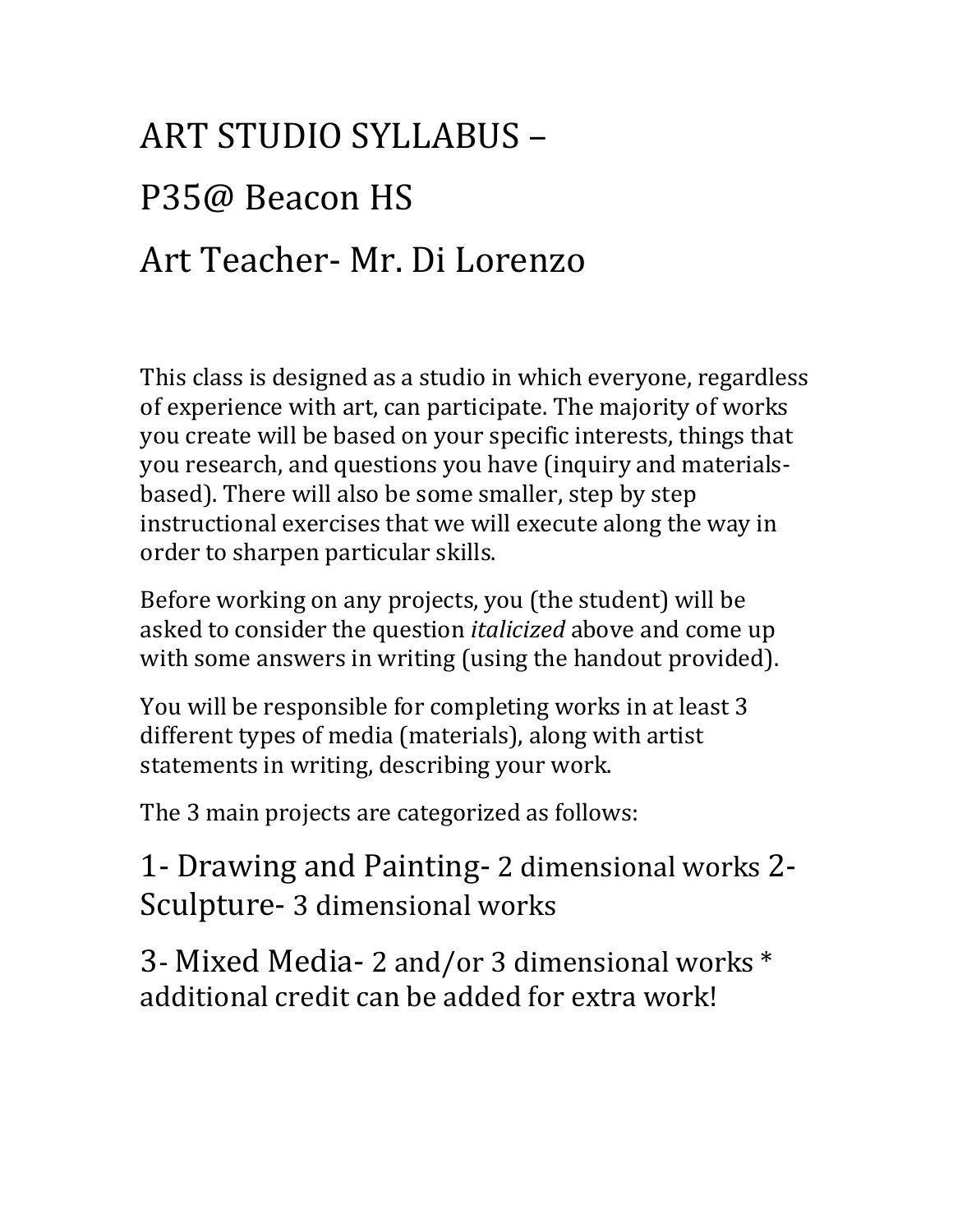## YOUR GRADE IS BASED ON THE FOLLOWING CRITERIA (out of 100)-

- 1. Effort-40pts.
- 2. Participation/Behavior-20pts.
- 3. Knowledge of materials/concepts-10pts.
- 4. Time Management/Promptness-20pts.
- 5. Craftsmanship-10pts.

Learning Objectives:

You will be expected to further your learning and usage of these basic principles in your work-

- 1. Color Theory/mixing
- 2. Proportion (size/scale relations in drawing)
- 3. Composition (overall design)
- 4. Conceptualization (developing themes)
- 5. Introductory Perspective

## Attendance Policy:

My attendance policy is in accordance with the school. You will ALWAYS be welcome here, late without a pass or not. Lateness and absence, however, can lead to missing a large amount of work, since we only meet twice a week. You can always make up work during Friday  $1^{st}$  period if needed, your lunch period (when I am available) and even during my class, if applicable. A poor grade due to lateness/absence can be improved through extra work done during these times.